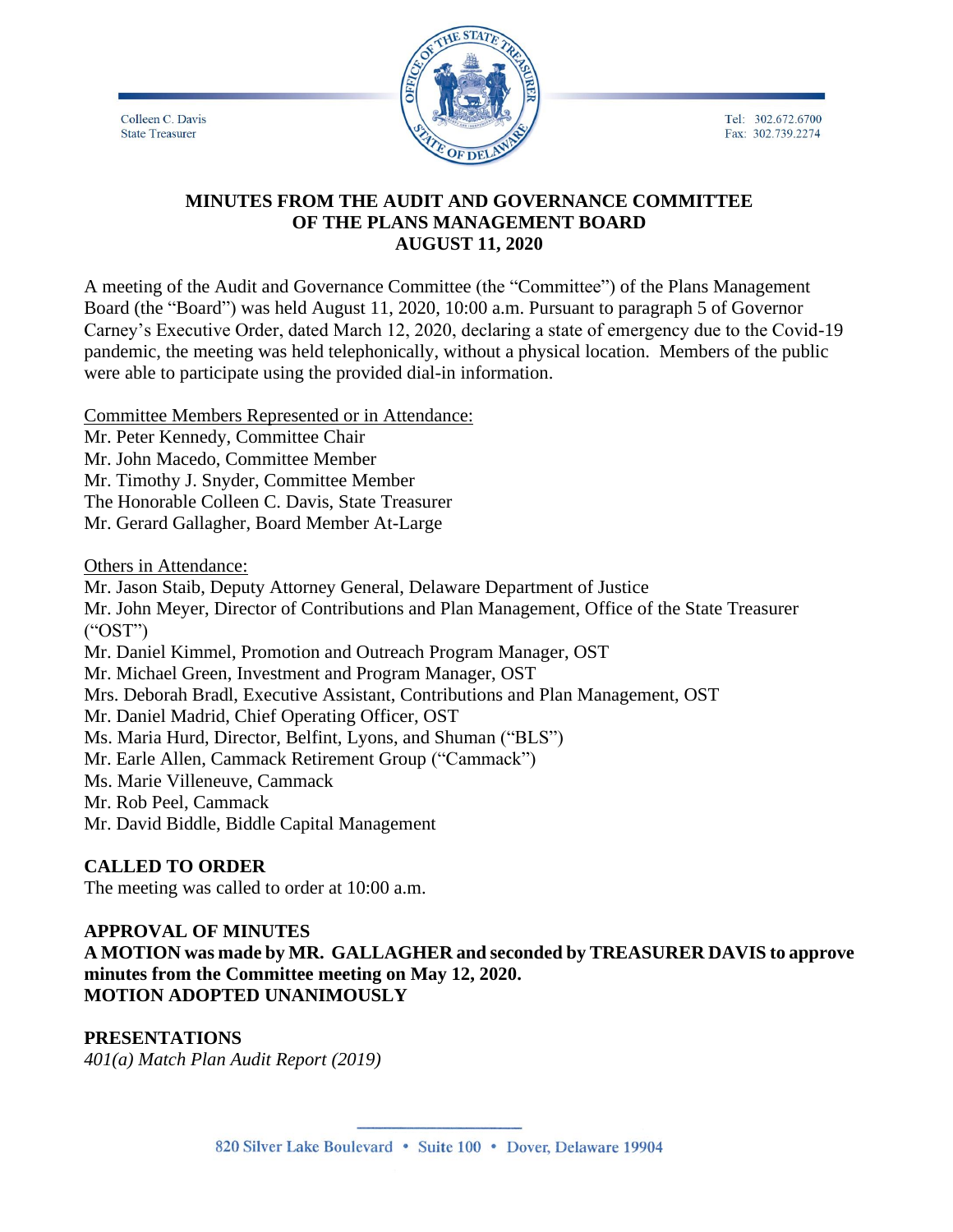Ms. Hurd provided the Committee with the audit report for the plan year 2019 for the 401(a) Match plan. Ms. Hurd stated total plan assets increased by \$2.7 million during 2019 from \$20.2 million at December 31, 2018 to \$22.9 million at December 31, 2019. This increase was primarily due to net appreciation of investments being greater than distributions from the plan during 2019. Ms. Hurd stated that the average account balance increased from approximately \$2,083 in 2018 to approximately \$2,452 in 2019. There was a decrease in the total number of accounts with balances from approximately 9,700 participant accounts in 2018 to approximately 9,300 participant accounts in 2019. Distributions increased from \$1.1 million in 2018 to \$1.2 million in 2019. Fluctuations in the amount of distributions paid from year to year are primarily due to changes in the number of participants and beneficiaries receiving eligible distributions per year as well as the size of their account balances. Ms. Hurd noted there were approximately 700 disbursements for plan years 2018 and 2019. Plan administrative expenses decreased from approximately \$80,000 in 2018 to approximately \$60,000 in 2019. Fluctuations in these fees are the result of different arrangements with the service providers, as well as assets held by the Plan, since these are asset-based fee charges, and the number of transactions charged directly to participant accounts.

# *457(b) Audit Presentation (2019)*

Ms. Hurd provided the Committee with the audit report for plan year 2019 for the 457(b) Plan. Ms. Hurd stated that in plan year 2019 there was a \$123 million dollar increase in assets from \$613 million in 2018 to \$736 million dollars in 2019. Ms. Hurd attributed the growth in assets to contributions and earnings being more than distributions during 2019. Ms. Hurd stated that the total number of accounts with balances saw an increase from 16,300 in 2018, to 16,400 in 2019. Ms. Hurd noted that there was an increase in the average account balance from \$37,753 in 2018 to \$44,911 in 2019. The average distribution decreased from \$24,151 in 2018 per person to \$23,400 per person in 2019. The number of employees contributing to the plan decreased slightly from 10,746 in 2018, to 10,665 in 2019. Contribution amounts increased during this period from \$37.5 million in 2018 to \$38.3 million in 2019. Changes in contributions are primarily due to fluctuations in the average contribution per participant and number of active plan participants.

Ms. Hurd stated that administrative expenses decreased from approximately \$1.0 million, to approximately \$800,000 for the years ended December 31, 2018 and 2019. Ms. Hurd attributed the decrease to fluctuations generally related to changes in the service agreements and how fees have been paid in the past compared to the current year, as well as the assets held by the Plan, since these are asset based fee charges, and the number of transactions charged directly to participant accounts.

There were three audit findings. Ms. Hurd identified audit findings regarding Roth deferrals withheld from Delaware Transit Corporation's payroll were not appropriately reported on the W-3 and participant W-2s. Delaware Transit Corporation has indicated that they will endeavor to correct the Roth contribution reporting on their payroll system. There is no impact to the plan from this payroll finding. Ms. Hurd also noted a second finding. While performing required minimum distribution (RMD) testing, BLS noted several deceased participants whose beneficiaries may be required to begin or continue taking RMD's. BLS inquired of Voya who indicated that the participant's beneficiary must initiate a death claim and provide the death certificate to begin processing RMD's.

Additionally, BLS noted that a beneficiary had been deceased since February 26, 2005, but, continued to have RMD's processed up until 2019.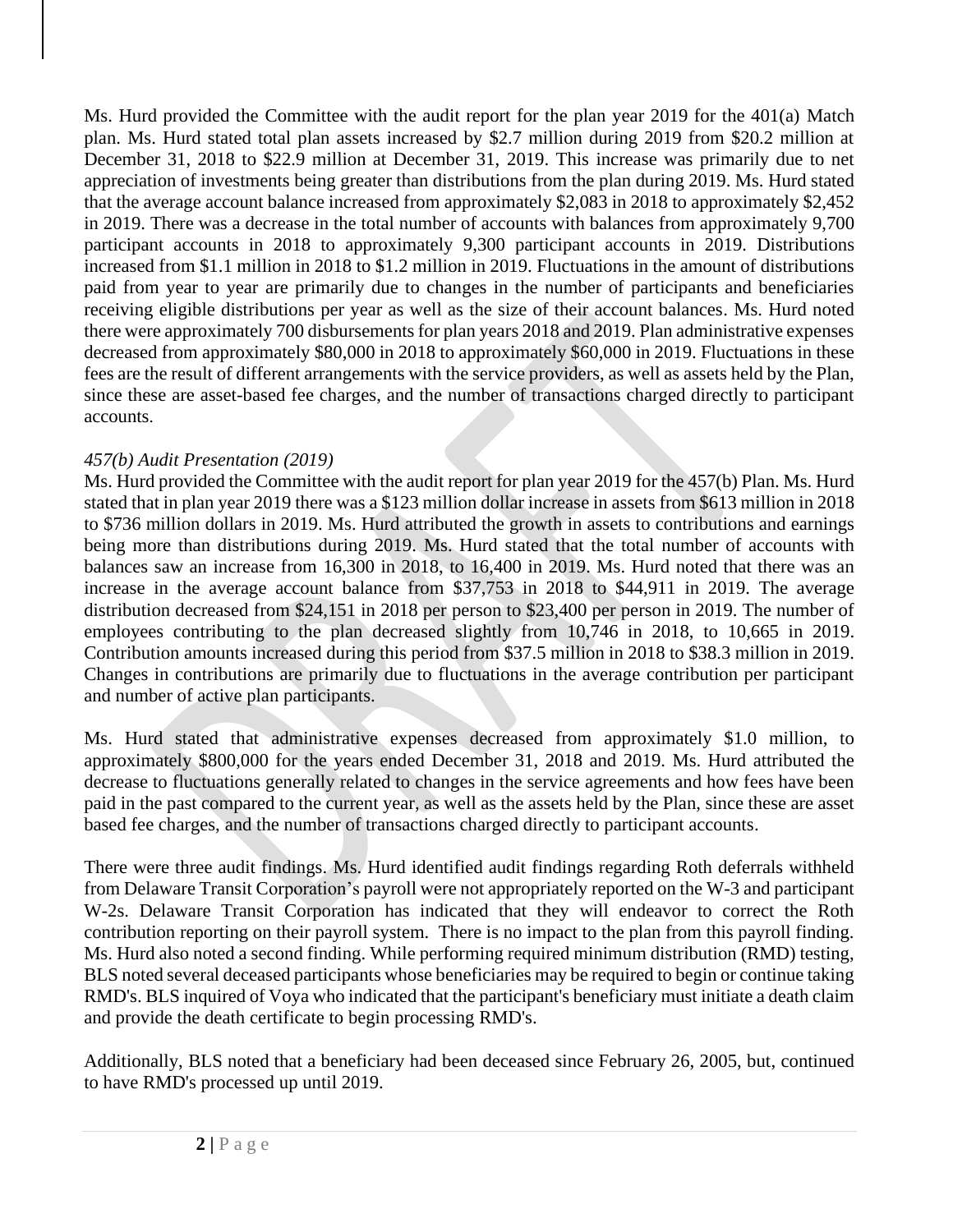BLS recommends that the State of Delaware management track and attempt to find the beneficiaries for deceased participants awaiting a death claim. Finally, BLS noted as of December 31, 2019, the plan held \$603 of warrants and \$117 of options in the TD Ameritrade self-directed brokerage account. The Plan's investment policy statement states Tier 3 of the Plan's investment options offers a selfdirected brokerage account option that provides participants with the opportunity to allocate their contributions to investments not otherwise offered in the Plan's investment array. Participants in the Plan can invest in individual stocks and bonds, exchange traded funds and mutual funds. Since the selfdirected brokerage account is offered through TD Ameritrade, BLS recommends that the Investment Committee either have the Delaware State Assembly change Title 29 and update the investment policy statement, or, monitor the self-directed brokerage account for any investments not falling within Section 6057 of Title 29.

## *403(b) Plan Audit Report (2019)*

Ms. Hurd provided the Committee with the audit report for the plan year 2019 for the 403(b) Plan. Ms. Hurd stated that total plan assets increased by \$67 million dollars from \$378 million in 2018 to \$446 million in plan year 2019. Ms. Hurd stated that participant contributions increased from \$22.3 million in plan year 2018 to \$24.5 million in plan year 2019. Changes in contributions are primarily due to fluctuations in the average contribution per participant and number of active plan participants. Ms. Hurd stated that the total number of active accounts with balances increased by 355 accounts from approximately 5,400 in 2018 to 5,755 in 2019. Distributions decreased from approximately \$30 million in plan year 2018 to approximately \$27 million in plan year 2019. Fluctuations in the amount of distributions paid from year to year are primarily due to changes in the number of separated, deceased, or retired participants and beneficiaries receiving eligible distributions per year as well as the size of their account balances.

Ms. Hurd stated that administrative expenses increased from about \$\$781,173 in plan year 2018 to \$889,475 in plan year 2019. Fluctuations in these fees are the result of different arrangements with the service providers and the number of transactions charged directly to participant accounts.

There were two audit findings. First, Security Benefit provided BLS with an audit package that consisted of a participant account balance report and a schedule of investments for the Plan. BLS identified 14 participant accounts totaling \$1,207,046.61 at December 31, 2018 that were not on the Security Benefit legacy vendor statements and confirmations for the plan year ending December 31, 2019. BLS recommends that State of Delaware 403(b) Plan officials work with Security Benefit personnel to ensure complete and accurate confirmations and statements are issued to the State of Delaware plan officials and auditors. BLS obtained individual account statements for the participants that were missing on the account balance report and included the account balances and activity during the year in those accounts on the financial statements.

Second, Ms. Hurd indicated that Security Benefit provided BLS with an audit package that consisted of a participant account balance report and a schedule of investments for the Plan. BLS identified 14 participant accounts totaling \$1,315,241.73 that were missing from the Security Benefit legacy vendor statements and confirmations. This finding has been corrected in the 2018 financial statements. In 2019, Security Benefit still did not provide statements for all plan participants. See current year finding 2019- 001.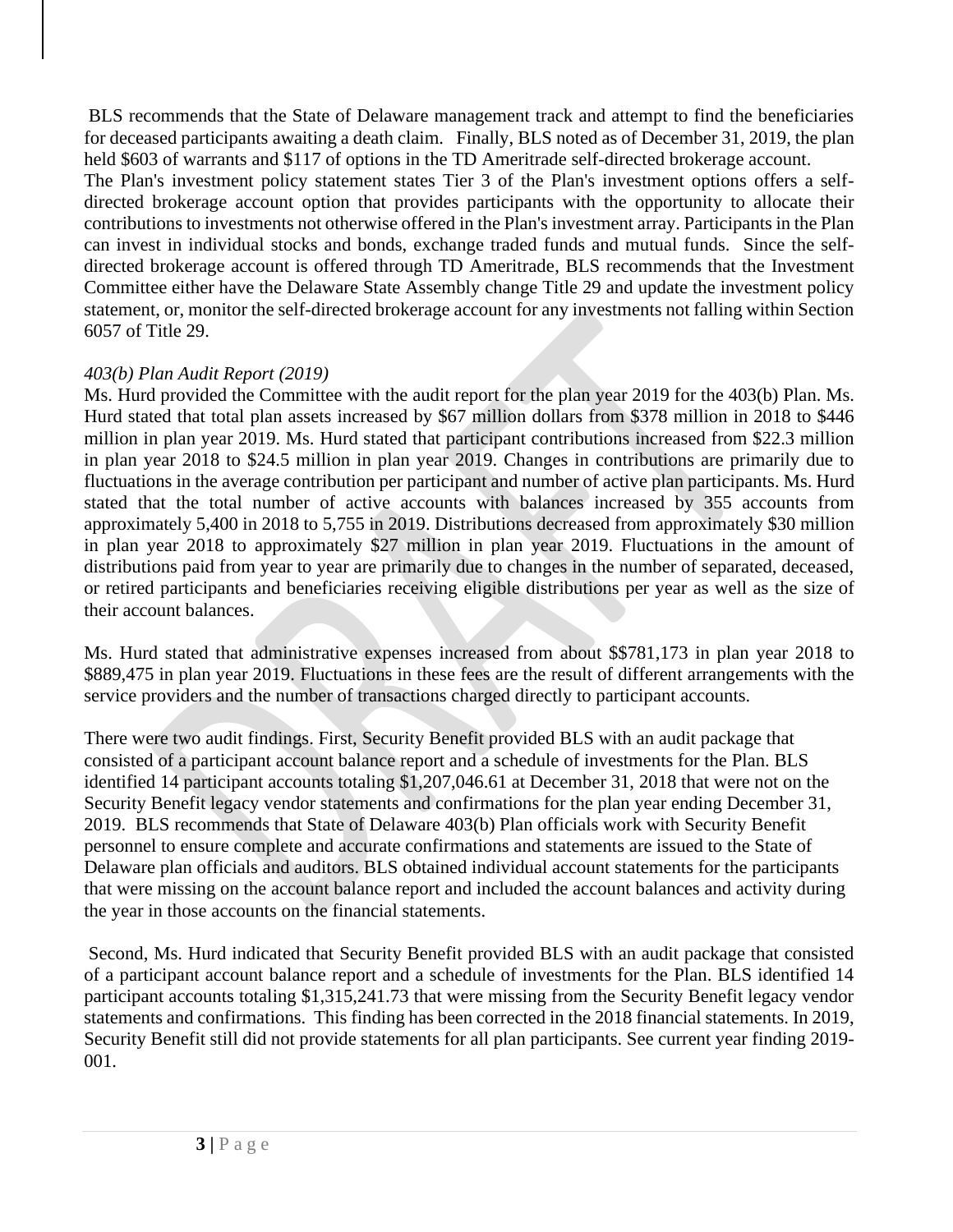Finally, Ms. Hurd reported that MetLife did not provide BLS with statements for participants holding the Flex Premium Adjustable Life Co-Plan product at MetLife. As of December 31, 2016, there were 57 participants with a Co-Plan contract with a total value of \$341,621. Additionally, MetLife did not provide BLS with statements for participants holding group contracts with TransAmerica at MetLife. As of December 31, 2017, there were 13 participants with a TransAmerica contract with a total of \$73,471. This finding has been corrected in the 2018 financial statements. MetLife provided Co-Plan information on November 11, 2019. Transamerica statements were not provided. In 2019, MetLife timely provided BLS with the statements for participants holding the Flex Premium Adjustable Life Co-Plan product and TransAmerica contracts.

# *529 College Plan Audit Report (2019)*

Ms. Hurd reported that 529 plan assets increased by approximately \$60 million during 2019 from \$626 million at December 31, 2018 to \$686 million at December 31, 2019. This increase was primarily due to net investment income of \$94 million. Ms. Hurd also noted that contributions to the plan were approximately \$243 million, while withdrawals were \$277 million. Ms. Hurd noted that there were 5,500 participants who made withdrawals from their accounts this year. Ms. Hurd noted that the audit report also included the administrative fund held at PNC Bank.

## **DISCUSSION AND ACTION ITEMS**

*Recommendation Regarding Plan Audit Reports*

The Committee discussed recommending the audit reports to the Board at the September 1, 2020 meeting.

#### **A MOTION was made by Treasurer Davis and seconded by Mr. Snyder to recommend that the Board accept the 2019 audit reports for the plans. MOTION ADOPTED UNANIMOUSLY**

## *Fiduciary Training*

Mr. Meyer indicated that fiduciary training will be offered by Ice Miller and solicited feedback from the Committee with respect to the slides prepared by Ice Miller. Mr. Macedo suggested changes on page 19.

# *Recommendation Regarding the Communication Policy*

Mr. Meyer discussed with the Committee the proposed communication policy as drafted by the OST in consultation with the Deputy Attorney General. The communication policy outlines expectations of Board and Committees members during and outside of meetings. Mr. Macedo suggested a few typographical changes. Mr. Staib highlighted provisions that are designed to address "constructive meetings." Further discussion was had around the need for Board and Committee members to have state email addresses.

[Treasurer Davis left the meeting.]

## **A MOTION was made by Mr. Gallagher and seconded by Mr. Macedo to recommend that the Board approve the communication policy, as revised. MOTION ADOPTED UNANIMOUSLY**